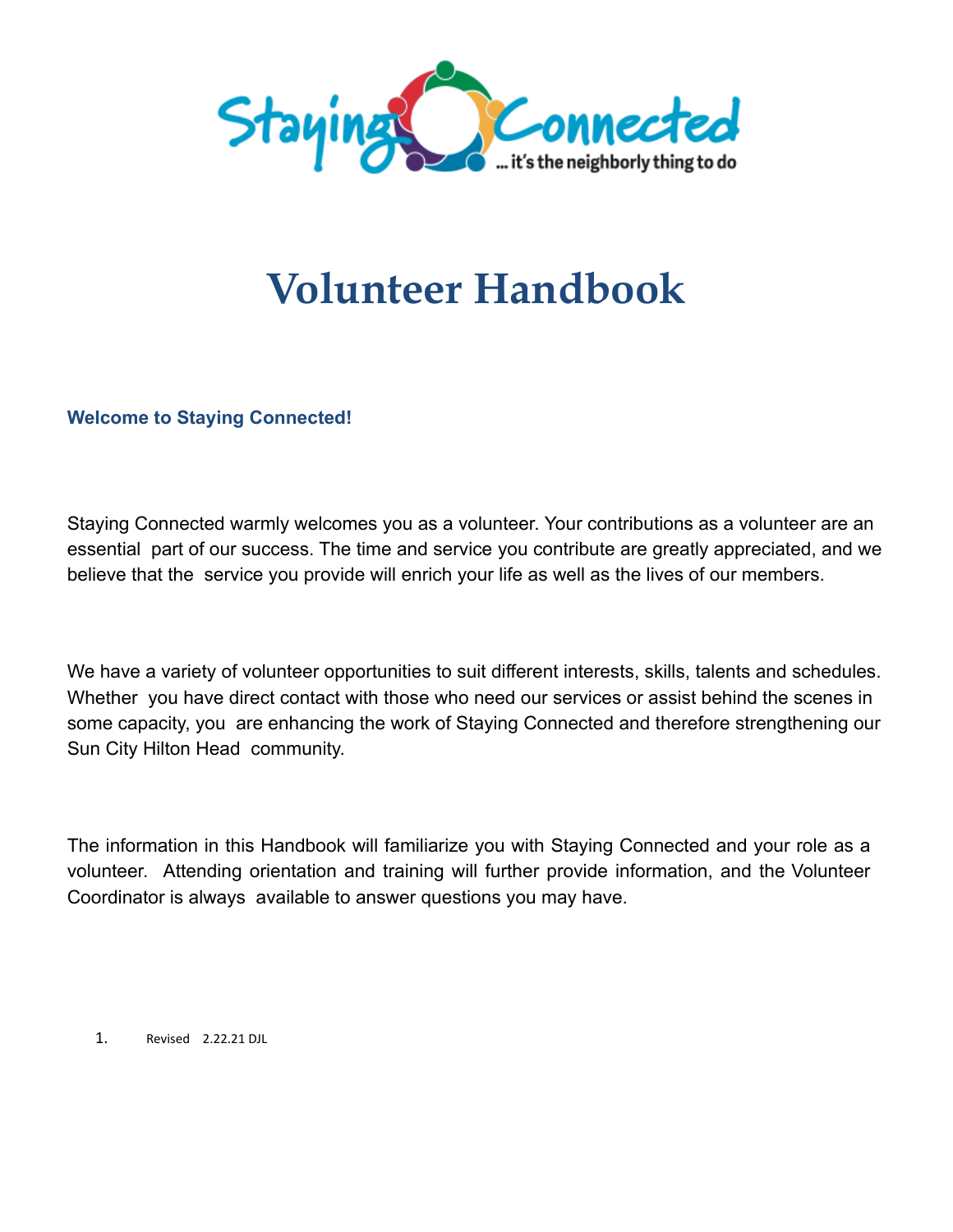# **About Us**

Staying Connected is an independent non-profit charitable organization located within Sun City with the following mission:

#### *Staying Connected is committed to assist Sun City Hilton Head residents to remain engaged in our*

*active adult community by providing a helping hand with access to information, support, and*

*services which allow them to address life's challenges.*

**The Values of Staying Connected** - Caring, Respect, Excellence and Communication - shape and influence all our decisions and actions. Our policies reflect these values and provide the foundation on how we provide services to our members, and how we view our role in the community.

#### **What We Do**

Staying Connected provides information on outside resources as well as range of direct services to assist our members. The services offered are based on what we consider both needed and possible to provide. During training more detail about these services will be provided. These services include:

- Information on resources
- Medical and Grocery Transportation
- Home Visits for Companionship and Care Giver Relief
- Basic Home Maintenance
- Reassuring Calling

#### **What We Do Not Do**

As we are resident volunteers, Staying Connected cannot take the place of a health care provider, assisted living or nursing home facilities for those who require medical care or intensive custodial services.

- We do not provide personal care, housekeeping services including cooking, nor distribute medications nor physically lift a Member.
- We do not provide financial nor medical advice.
- We do not pick up a Member who has fallen without professional help. Call 911.
- We do not accept gifts. Sharing coffee, tea, or cookies is acceptable.
- We do not share confidential information or gossip about Members with anyone outside Staying Connected. You may however discuss Members with appropriate Staying Connected staff when seeking guidance or advice.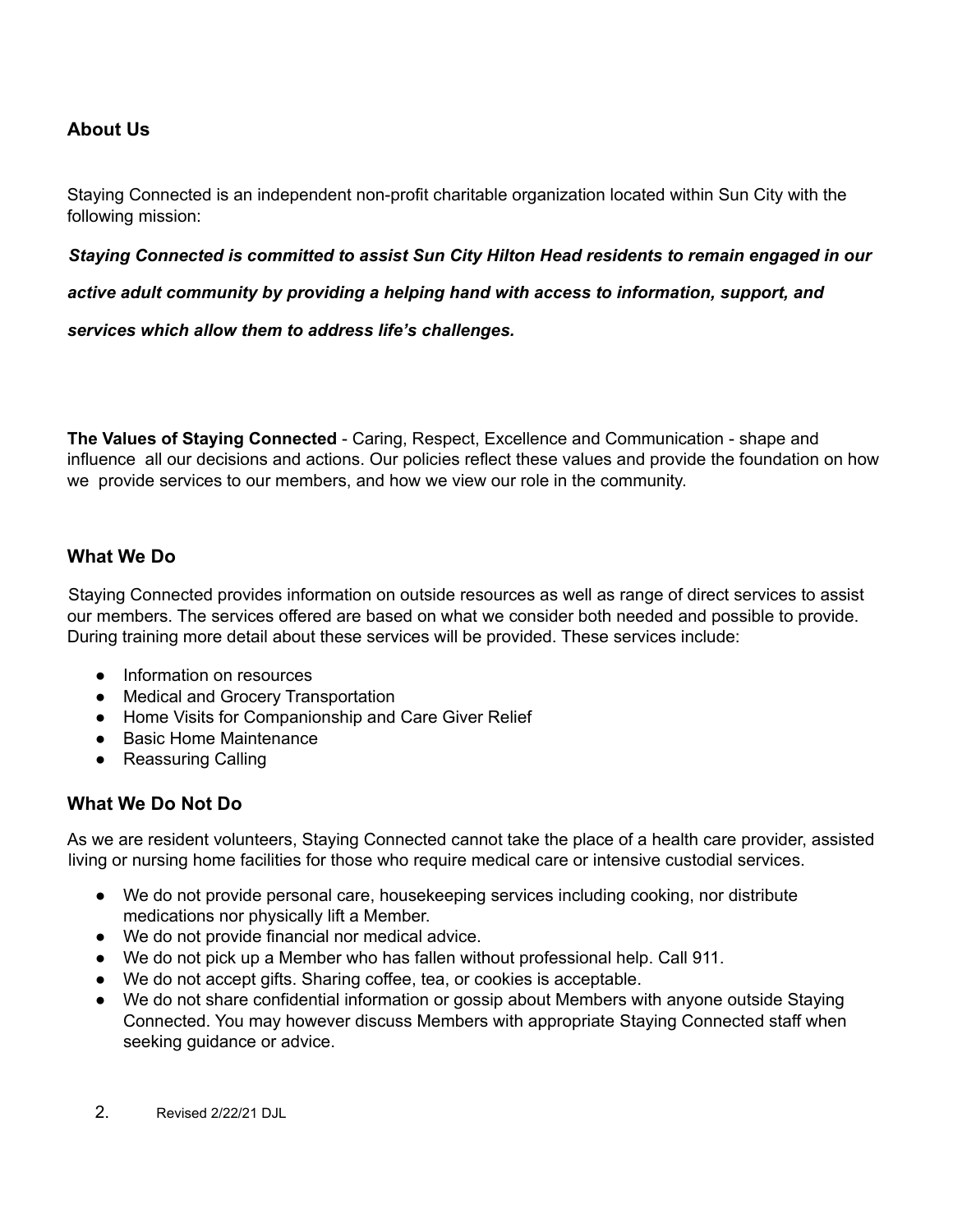# **Introduction to Volunteering**

## **What are the qualifications for being a Staying Connected volunteer?**

- A volunteer will be a resident of Sun City Hilton Head.
- A volunteer will have the ability to perform the tasks required to provide the services they have selected.
	- This ability to perform the above tasks includes having access to transportation necessary to provide services, without requiring other volunteer assistance.
	- $\circ$  This ability to perform the above tasks includes having the level of computer proficiency required to participate in the volunteer process.
- A volunteer will complete the volunteer process as required, including orientation, interview and relevant training.
- A volunteer will follow the Staying Connected established rules and procedures.
- A volunteer will maintain Member confidentiality.
- A volunteer will support a positive image of Staying Connected when out in the community.
- A volunteer will agree to accept an assignment shortly after being activated as a volunteer. Support will be provided at every step. If no assignment is accepted by the volunteer within six months, the volunteer may be removed from active status unless extenuating circumstances are approved by the Volunteer Coordinator.
- Code of Conduct: As a representative of Staying Connected, a Volunteer is expected to behave toward both Members and Volunteers with decorum and in a manner respectful and considerate of all parties.

### **Becoming a volunteer is easy**

*Step One*: fill out an application (available on website & Hub) and return to Hub office.

*Step Two*: attend an Orientation session and be interviewed.

- At Orientation the applicant received information on the Staying Connected organization, services provided, its policies and procedures.
- Following Orientation, applicant will be interviewed and interests discussed.
- Volunteers are expected to sign the Volunteer Pledge and Agreement of Confidentiality at the interview.
- All volunteers will have a public records background check.
- All volunteers must provide a valid email address that is not blocked to Staying Connected.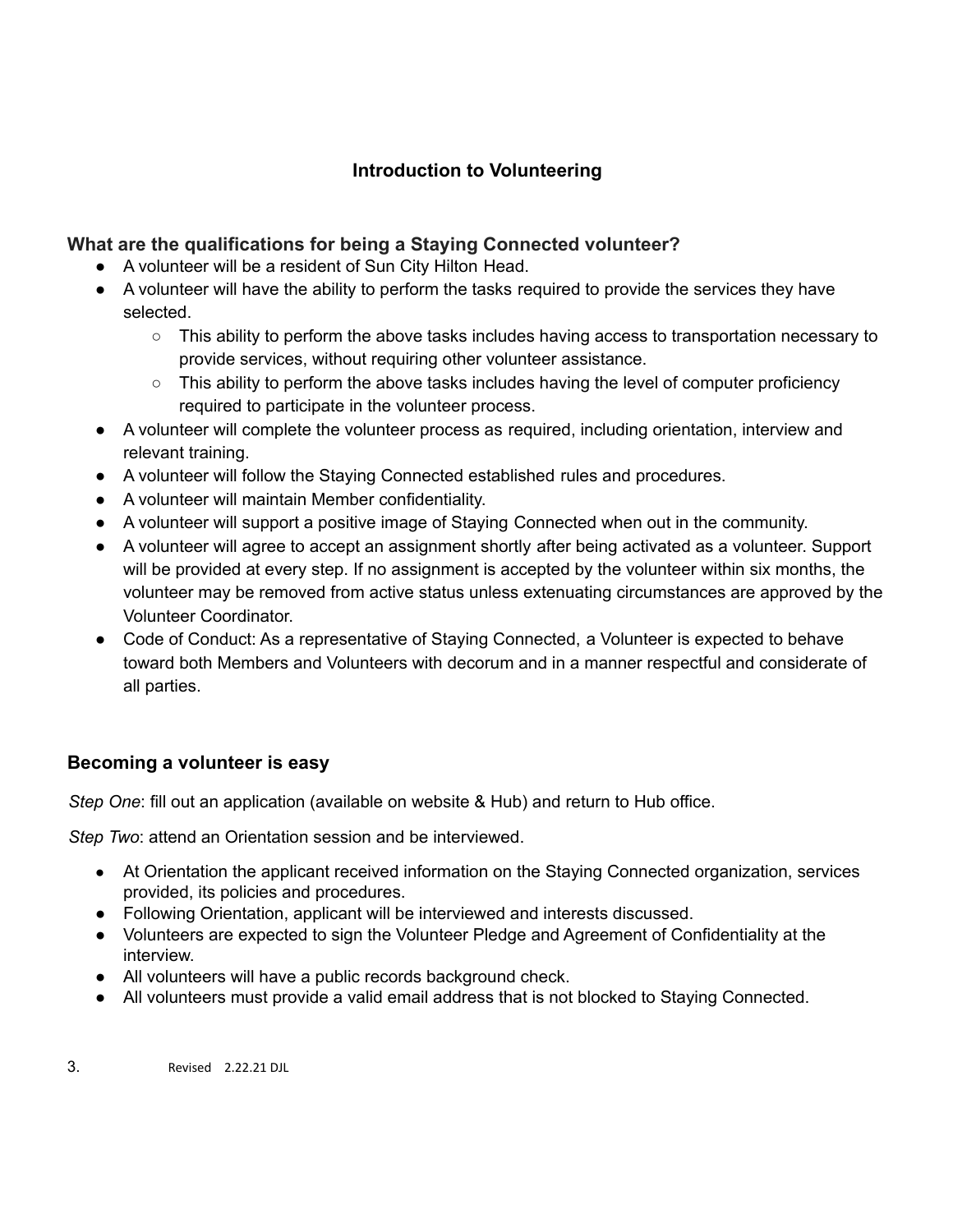*Step Three*: Volunteers will attend a training session in their area of interest.

- All volunteers receive notification of available training sessions and may attend one or all of them.
- At training volunteers are provided the information needed to participate as a volunteer in their area of interest.
- At training volunteers will learn how to select assignments through the scheduling software (VicNet) and selections will be based upon volunteer availability.
- Volunteers must be trained in their area of service in order to access requests for service in that area.
- Newly trained volunteers will be provided with additional support or mentoring at their request so they are confident in accepting their initial request for services. Questions can be directed to the Volunteer Coordinator or Service Coordinator in the trained area.
- For volunteers interested in providing transportation, an additional background check through Division of Motor Vehicles (DMV) is included in the procedures.

*Step Four*: Volunteers accept an assignment to provide a service to a member, work in the Resource Hub, or participate in many activities supporting Staying Connected, such as marketing, fund-raising, and office support.

- As per Staying Connected policy, a volunteer is expected to accept an assignment shortly after being activated as a volunteer, with support and encouragement provided at every step. If no assignment is accepted by the Volunteer within six months, the Volunteer may be removed from active status unless extenuating circumstances are approved by Volunteer Coordinator.
- Support for the Volunteer is always available through the Hub, Volunteer Coordinator, Service and Member Coordinators, and Volunteer Support staff.
- Volunteers are required to post their hours. This information is an important tool used by Staying Connected for program planning.
- Volunteers also are required to post mileage. This information is useful for program planning and can be used by the Volunteer for income tax deductions.
- Volunteers are not permitted to accept any tips or monies or gifts from residents. Coffee, tea or cookies are acceptable.
- Volunteers are not permitted to engage in activities and provide services to members beyond the accepted scope of Staying Connected policies; questions or concerns can be discussed with the Volunteer Coordinator, Direct Services Director or your Service Coordinator.
- Volunteers should report changes or concerns about a Member's situation to the Member Coordinator.
- Volunteers are provided with both Coordinator contact information and Emergency Situation procedures at training and it is recommended this information be kept with Volunteer.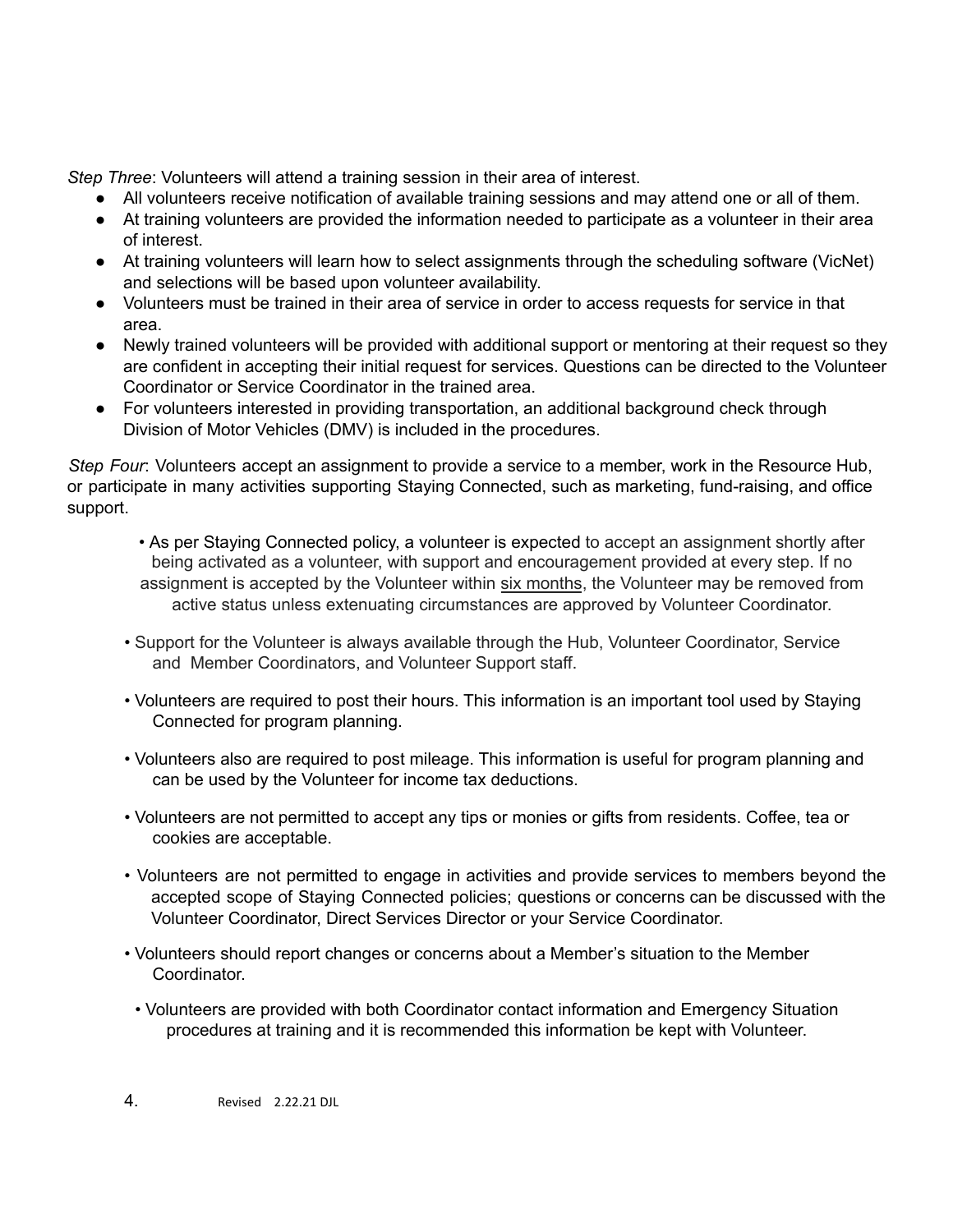#### **Guidelines on Interacting with Members**

#### **Maintain boundaries:**

1. Boundaries are what make volunteers different from best friends or family. Volunteers are sympathetic but should have enough distance to be objective and realistic. Volunteers are caring but should not form dependent relationships with Members.

2. When establishing boundaries, we are clear about the fact that once a volunteer has provided a service via Staying Connected, they are a representative of our organization and not acting as a "friend". We protect our volunteers as it relates to liability and risk through liability insurance and extended auto insurance.

3. Any service or interaction between a volunteer and a member which has not been scheduled through our online system is NOT covered by our insurance, so the volunteer is putting themselves and the Member at risk by assisting "off-book".

4. Although we are aware that any volunteer who is helping the same member on a continuing basis may build a closer-than-usual relationship with the Member, our policies and volunteer handbook ensure that volunteers understand the implications of becoming a "friend" and the associated risk and liabilities.

#### **How do I know if I am crossing boundaries?**

1. You engage in activities or behavior that you keep secret from Staying Connected because you know they are outside accepted rules.

2. The Member is becoming dependent on you.

3. You may lose objectivity as you become overly attached to a Member.

4. You feel that the Member is your responsibility. You feel the need to "take over" and make decisions you are not being asked to make.

5. After a visit you may feel sad, depressed or anxious. You can't stop thinking about a Member's situation.

6. You feel it is your responsibility to save, cure or rescue a Member.

7. You can't say "no" to a Member's request even though you know it is something you should not do.

8. You are acting as if you were a trained psychotherapist, rather than a volunteer who is compassionate but not a mental health counselor.

9. If you find any of the above apply to you, contact the Volunteer Director, who is *always available* to talk with the volunteer about any questions or concerns you have about your role as a volunteer. *We are here to help you.*

#### **Be a good listener:**

You may be one of very few contacts the Member has with the outside world. Show a positive attitude and a lively interest in whatever Members talk about. If you are truly worried about a Member's status, communicate your concerns to the Member Coordinator.

#### **Some listening guidelines:**

• Listen respectfully when Members talk about their religious or political beliefs. Never argue with them, rather show respect for their views. Do not give your political or religious views nor engage in arguments if disagree. Ask questions that indicate you want to understand them.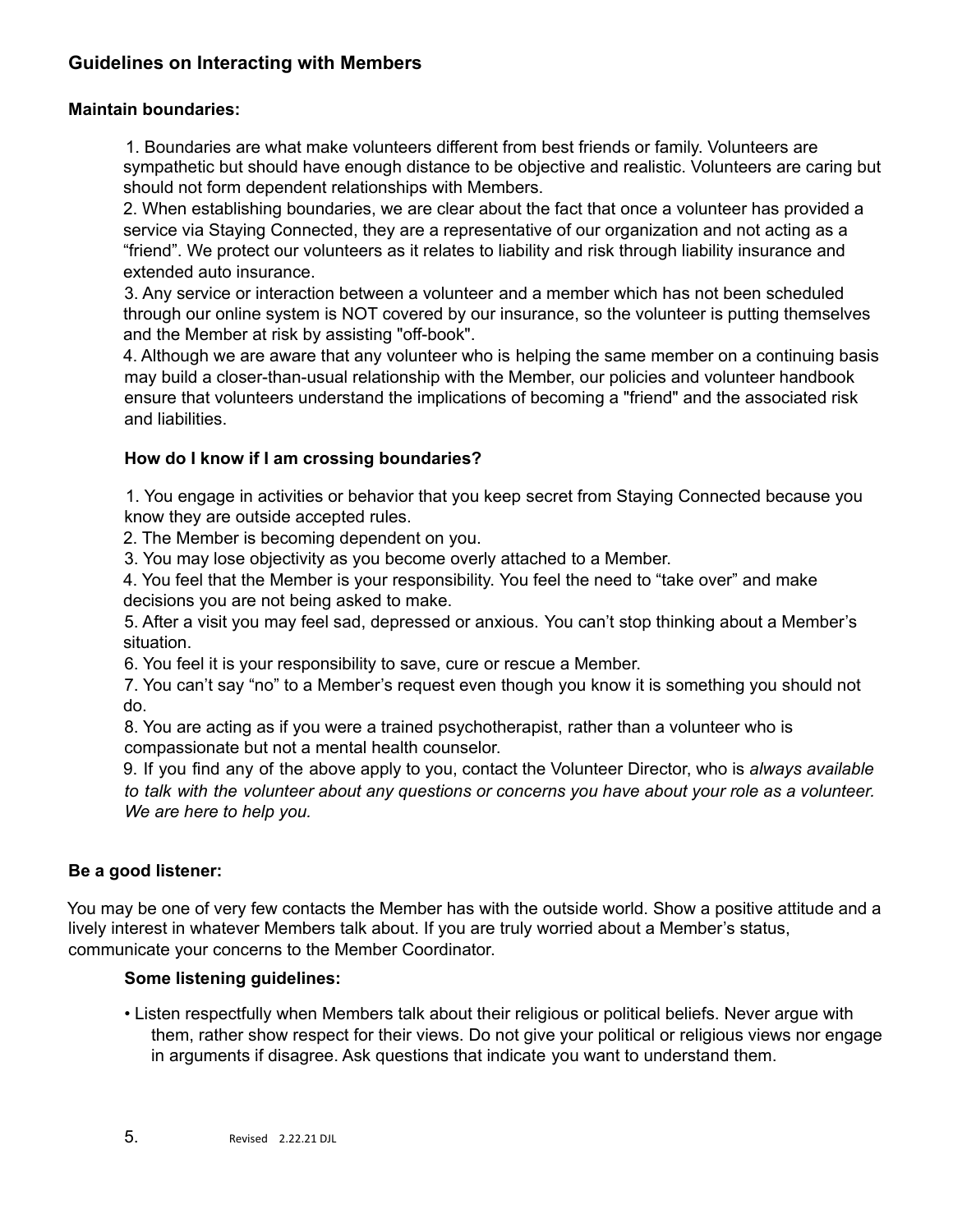#### **Some listening guidelines: continued**

- Let Members talk, but do not feel you have to come up with solutions to their complaints or problems – unless of course you think there is imminent danger.
- Be prepared to listen and help the Member feel understood. Patiently wait for your turn to express your thoughts. Repeat what you have heard to ensure that each Member feels understood.
- Talk about what interests the Member it may not be what interests you. If you hear "stories" that sound like wishful thinking, don't try to challenge the anecdote. Instead say, "Tell me more about that."

#### **Staying Connected Contact Information**

Please contact Volunteer Coordinator for any questions about volunteering through the Resource Hub office number: 843-705-2259

For all other questions, contact Resource Hub at 843-705-2259.

Location and office hours of Resource Hub: Yemessee Craft Center (next to Pinckney Hall); office hours are weekdays 9:00 – 3:00; closed holidays.

Mailing address: PO Box 1281, Bluffton SC 29910

Website: www.stayingconnectedschh.org

Email: ResourceHub@StayingConnectedSCHH.org

Staying Connected Inc. is an independent, not for profit, charitable 501 (c) (3) corporations and has no affiliation with SCHH Community Association or Pulte Group.